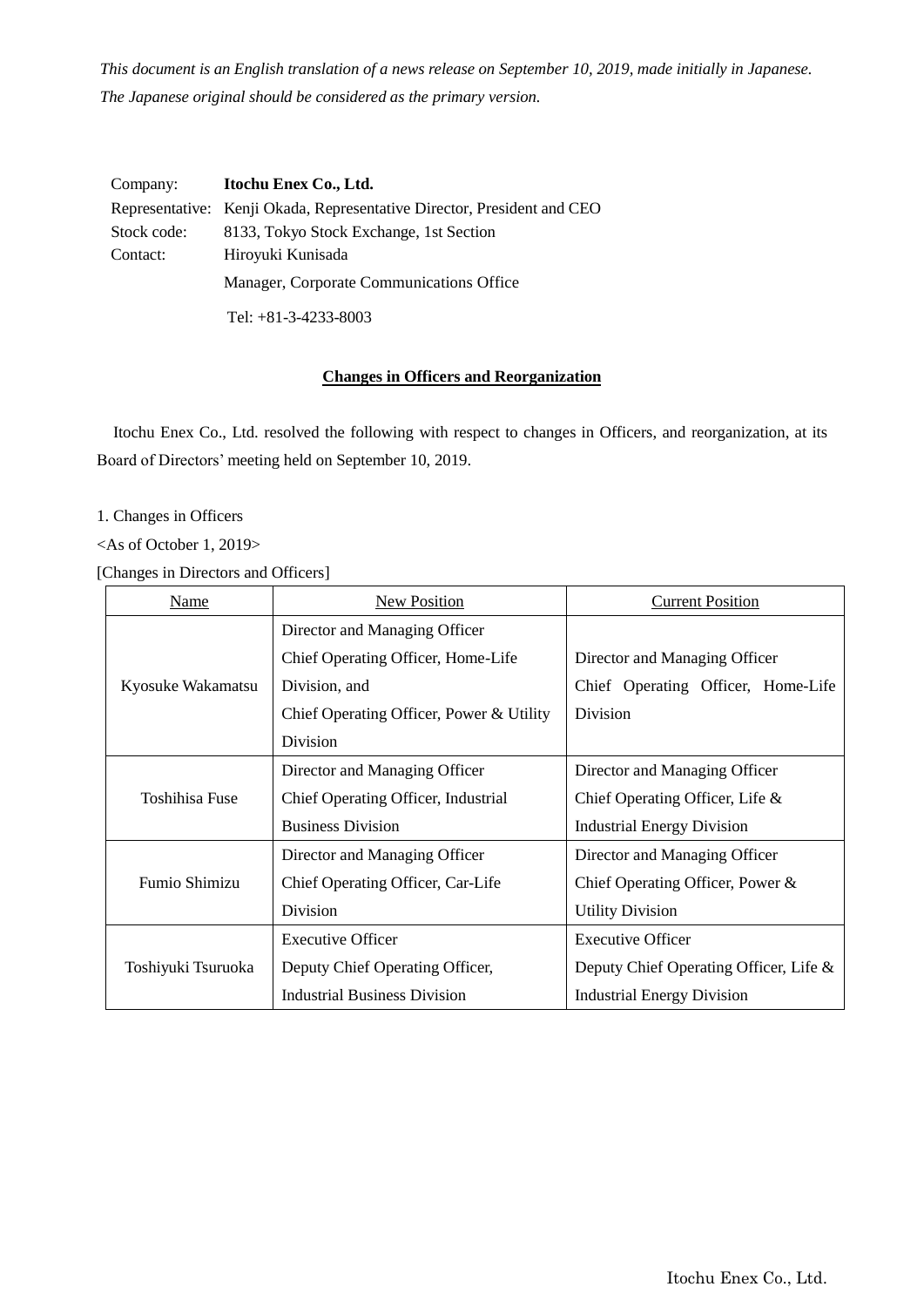#### 2. Reorganization

## <As of October 1, 2019>

### (1) Purpose of reorganization

The organization of petroleum products sales business will be changed for the purpose of the further enhancement regional networks our groups have, and the fast growth of new businesses like environmental business and overseas business.

While the external environment in which our company operates is changing rapidly, we will make decision quickly and correspond flexibly.

#### (2) Details of reorganization

①Reorganization of Division

Life & Industrial Energy Division will be reorganized into 2 Divisions; Car-Life Division and Industrial Business Division

## ②Reorganization of Departments/Branches

#### **[Car-Life Division]**

Car-Life Division will have 4 Departments and 7 Branches; Planning & Administration Department, Supply Department, International Supply & Logistics Department, Administration Department, Hokkaido Branch, Tohoku Branch, Higashi-Nihon Branch, Chubu Branch, Kansai Branch, Chu-shikoku Branch, Kyushu Branch

## **[Industrial Division]**

 Industrial Division will have 6 Departments; Planning & Administration Department, Asphalt Department, Marine Fuels Department, Environmental Business Department, Industrial Material Department, Administration Department

(The new organization chart is shown on the following page.)